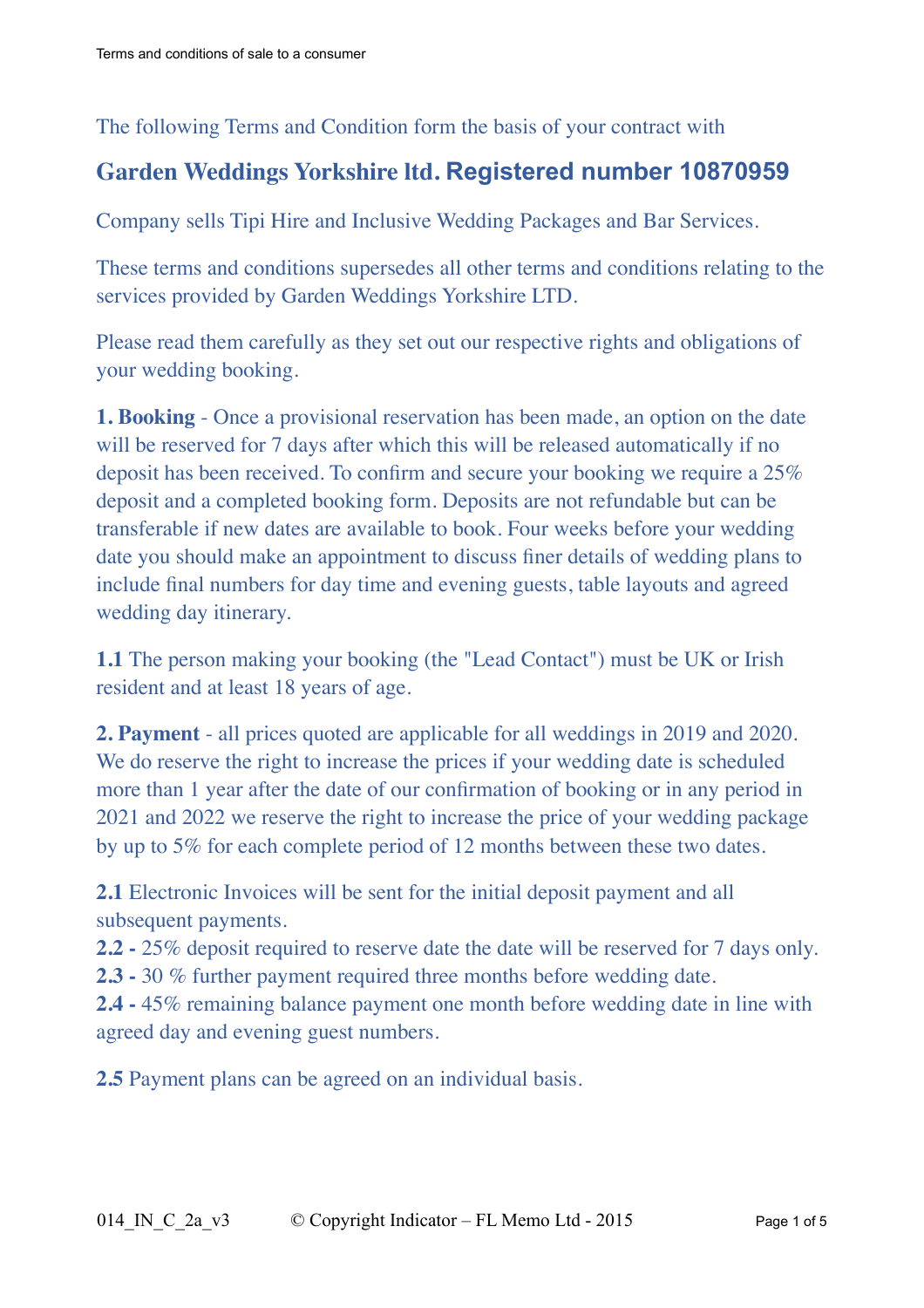**2.6** Garden Weddings use electronic bank transfer and cash payments as our only method of payment. We will also send all invoice details electronically. Paper copies can be supplied at a small administrative cost.

**2.7** The services provided by Garden Weddings will be outlined in detail in the invoice provided both for deposit payments and final balance payments

**2.8** It is your responsibility to check the documents you receive from Garden Weddings and notify us of any errors within 48 hours of receipt. If errors for which you hold us at fault are reported after this time, we cannot be held responsible for any costs associated with correcting these.

**3. Cancellation** - Any cancellation, postponement or request to transfer dates should be verbally advised in the first instance. All cancellations should then be confirmed by sending an email to hi@garden-weddings.co.uk. In the unfortunate circumstances of cancellation all payments made are strictly non-refundable. Cancellations over 12 months loss of Cancellations between 9 & 6 months Cancellations under 6 months Cancellation within 90 days of the confirmed date Garden Weddings Yorkshire ltd will endeavour to replace a cancelled booking and if successful in doing so may reduce cancellation charges.

25% Deposit 55% of total of anticipated charges 65% of total of anticipated charges 100% of total of anticipated charges

**4. Customer Property** - Garden Weddings Yorkshire ltd do not accept any liability for loss or damage of client and guest personal property, wedding gifts or money received in wedding cards or posted in post box's during the wedding event. Please ensure that any wedding gifts, accessories, flowers, cake, all decorations are removed on the day, evening or after your wedding date.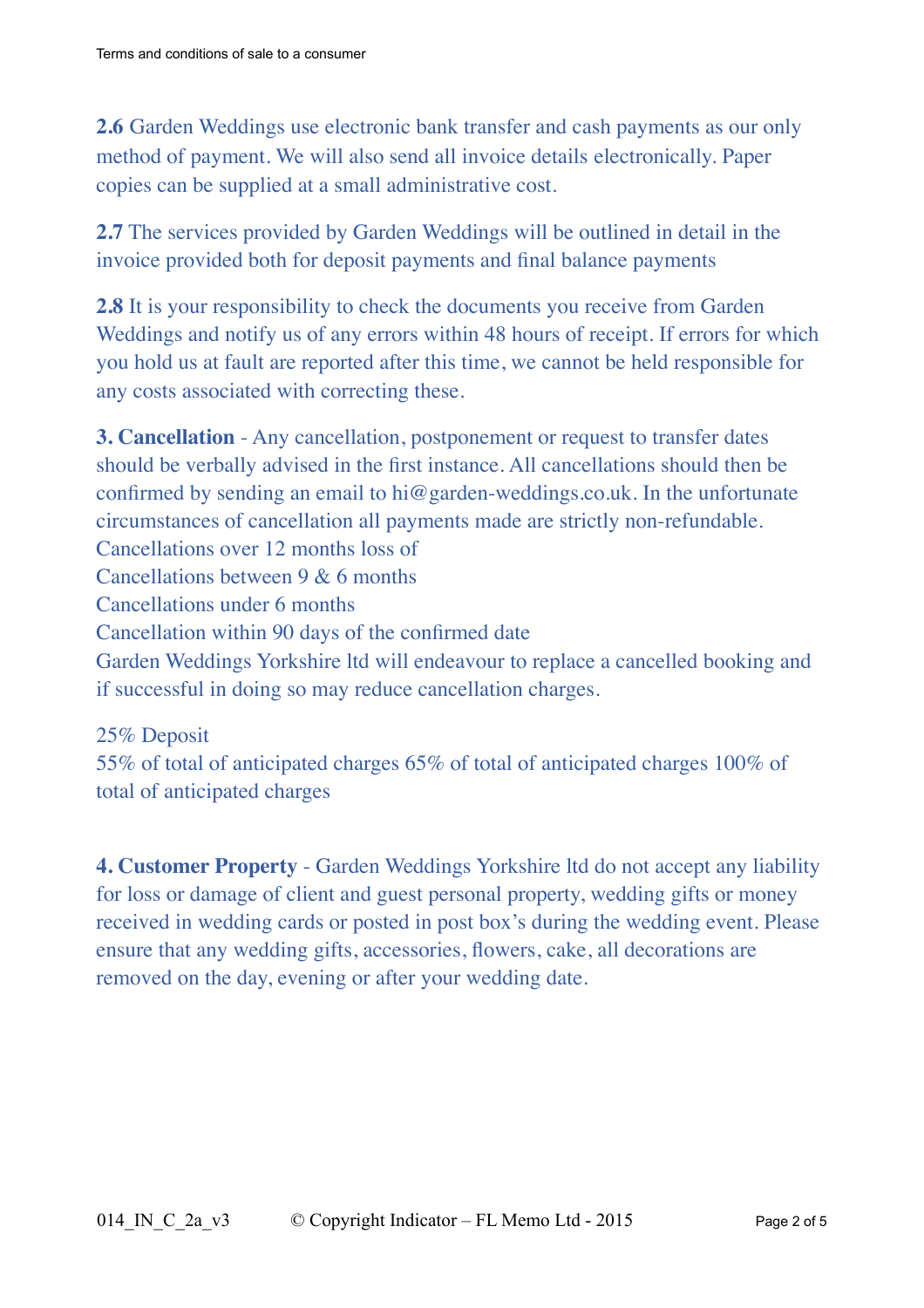**5. Catering** - Garden Weddings Yorkshire ltd have sourced Yorkshire based catering companies as part of the inclusive wedding package. All catering on site must comply with all health and safety and food safety requirements. All catering providers booked will be responsible for staff provision and staff health and safety requirements.

**6. Client Communications** - Garden Weddings will use electronic communication to include email and other electronic communications as our preferred method of communication. We can confirm that all contracts, notices, invoices and additional information we provide to you electronically will comply with any legal requirement. Terms and Conditions will be agreed and signed and a copy will be emailed to your designated email address.

## 7. **Garden Weddings Liabilities under the terms of Public Liability Insurance**

7.1 **Fire or Stoves in Temporary Structures –** It is a condition precedent to **Our**  liability in respect of any fire or stove used

**7.2** Only fires or stoves designed for use within **Temporary Structures** may be supplied the client must appoint a single person, not under the influence of alcohol or drugs, who will be responsible for the safe use of the fire/stove, and extinguishing it fully before the structure is vacated at the end of the event the client will not move the fireplace and only fires or stoves supplied by Garden Weddings or a named and approved supplier. We will ask for a designated contact and signature as part of the client handover check list.

**7.3** client's responsibility to notify Garden Weddings of the location of any underground services and accepts responsibility for Damage to any underground services conveyed the location of such cables, pipes or services.

7.4 Wind Monitoring a Wind Monitor and safe wind speeds and a wind management plan will be provided to all clients as part of the handover check list all clients will monitor and record wind speeds in accordance with the wind management plan that is provided and contact number will be provided for advice.

8**. Entertainment** - Prior consent must be obtained for any form of entertainment that is not provided directly by Garden Weddings Yorkshire LTD. There is a charge of £150 for any guests who provide their own DJ. Any outside companies must provide copies of Public Liability Insurance and PAT testing in advance of the wedding date.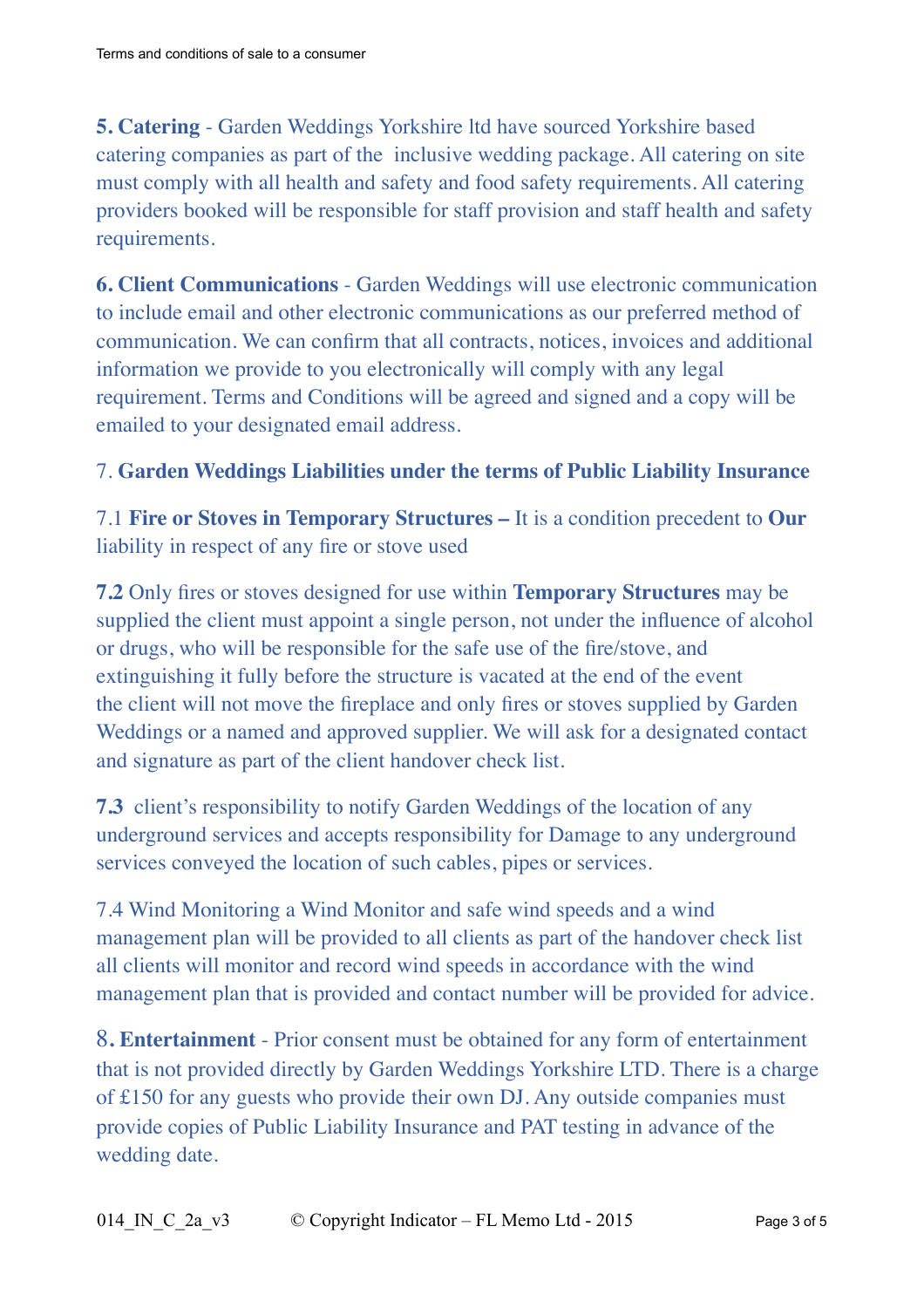**9. Your Responsibilities** - **Legal Marriage** It is your responsibility to book the Registrar for your wedding if conducted in agreed areas where a legal wedding can be conducted by the Registrar. We advise that you do this within the required time scales that can be advised at your local Registry Office.

**10. Damage** - While you and your guests are celebrating in one of our Tipi's Garden Weddings expect every effort is made to safeguard our outdoor structures, fixtures and fittings - any damage caused we will repair and the cost will be recharged to you. Garden Weddings will provide a client check list at the handover that both parties agree the condition of the interior and exterior of the tipi on handover a walk around by both parties will be conducted.

**10.1** We reserve the right to stop any activity which we reasonably believe is likely to cause damage to the interior or exterior of the temporary structure and risk the safety of people at the venue, and we will not tolerate any abusive behaviour by guests to any other guests or member of staff. We reserve the right to remove any persons acting inappropriately from the event.

**10.2** This includes wedding guests consuming their own alcohol in and around the grounds.

**11. Events Outside Our Control** (force majeure**)** - Garden Weddings Yorkshire ltd shall not be liable or responsible for any failure to perform, or delay in performance of, any of our obligations under our contract with you that is caused by events outside our reasonable control (such as serious damage to the venue, serious adverse weather conditions, a pandemic or epidemic, or interruption or failure of utility services such as electric power, gas or water). In these circumstances, we shall use every effort to notify you as soon as is reasonably practical. If, as a result of such events, we believe we have no alternative but to cancel your booking, we shall use reasonable endeavours to help you find an alternative venue of a similar standard for a similar price but our sole liability to you shall be to refund you any money you have paid towards your wedding package.

**12. Wedding Packages as advertised** - The minimum number of guests will be agreed on booking. Guest numbers can be discussed as part of the initial wedding planning consultation. The general content of your wedding package shall be as set out in your quotation, or as otherwise subsequently agreed with us in writing. We may finalise certain details of your wedding package (for example, the exact numbers of guests to be catered for, and the menu choices) with you in the 90 day period leading to your wedding date.